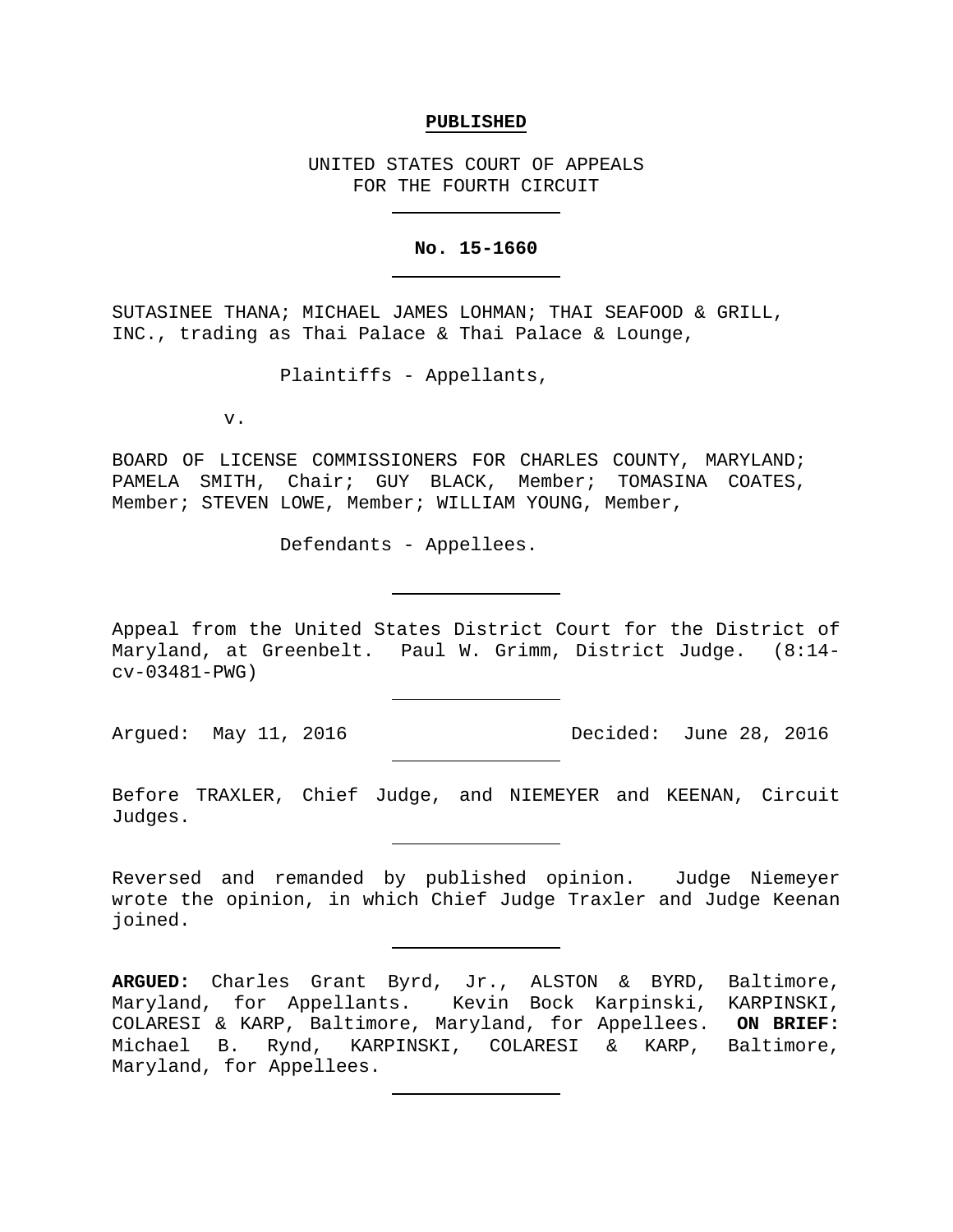NIEMEYER, Circuit Judge:

In this appeal, we decide whether the district court properly applied the Rooker-Feldman doctrine to dismiss this federal action challenging the actions of a state administrative agency that were reviewed in state court.

The Board of License Commissioners of Charles County, Maryland ("the Board"), revoked the alcoholic beverage license of a restaurant and lounge known as Thai Palace, as well as two consent orders that imposed conditions on the license, because Thai Palace violated certain conditions imposed by the consent orders. The Circuit Court for Charles County affirmed in part and remanded in part, and the Maryland Court of Special Appeals affirmed the circuit court. The Maryland Court of Appeals declined to grant certiorari.

Shortly after the Circuit Court for Charles County had ruled and before Thai Palace filed its notice of appeal to the Court of Special Appeals, Thai Palace commenced this federal action under 42 U.S.C. § 1983 and the First Amendment, challenging the actions of the Board. The district court dismissed the action for lack of subject matter jurisdiction, based on the Rooker-Feldman doctrine. See Rooker v. Fid. Trust Co., 263 U.S. 413 (1923); D.C. Ct. of App. v. Feldman, 460 U.S. 462 (1983). The district court concluded that because Thai Palace "seeks to attribute error to the core of the Board's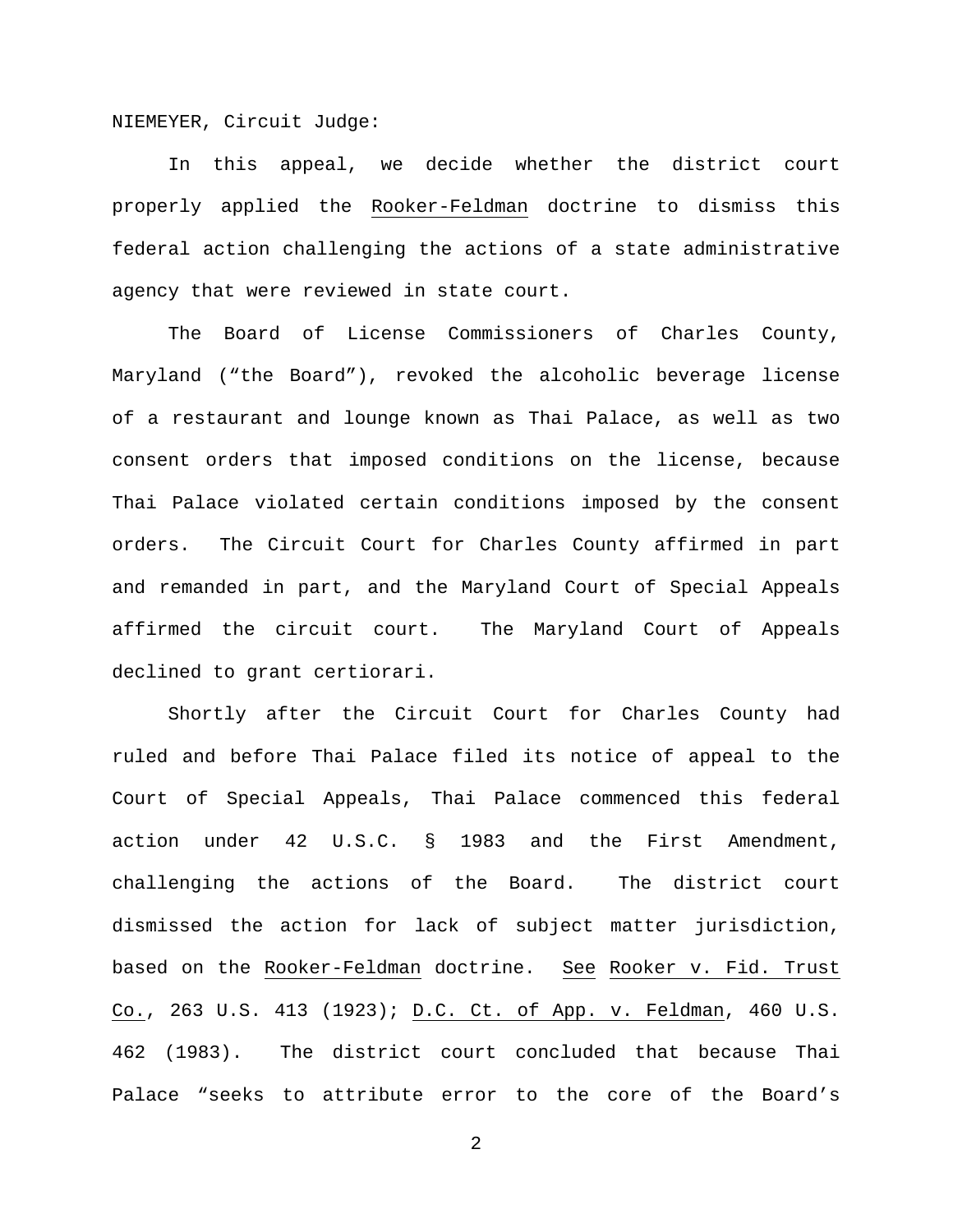order and the circuit court ruling affirming it," its federal action "falls neatly within the bounds of the [Rooker-Feldman] doctrine."

We reverse and remand, concluding that Thai Palace has, with this action, commenced an independent, concurrent action challenging actions by a state administrative agency. Because Thai Palace did not request the district court to conduct appellate review of the state court judgment itself, the Rooker-Feldman doctrine does not apply. See Exxon Mobil Corp. v. Saudi Basic Indus. Corp., 544 U.S. 280, 284 (2005). To the extent that the district court concluded that Thai Palace is seeking to litigate the same claims or issues decided in the state proceedings, it can, on remand, apply state law principles of preclusion to bar this action if that proves to be appropriate.

I

Thai Palace -- formally, Thai Seafood & Grill, Inc., and trading as Thai Palace and Thai Palace & Lounge -- is a restaurant and lounge in Waldorf, Maryland. Sutasinee Thana, her husband, and Michael Lohman are the owners of Thai Palace, and Thana and Lohman hold the alcoholic beverage license on behalf of Thai Palace. In 2009, Thai Palace<sup>[1](#page-2-0)</sup> filed an application with the Board for an alcoholic beverage license,

<span id="page-2-0"></span><sup>&</sup>lt;sup>1</sup> We refer collectively to the corporation, Thana, and Lohman as "Thai Palace."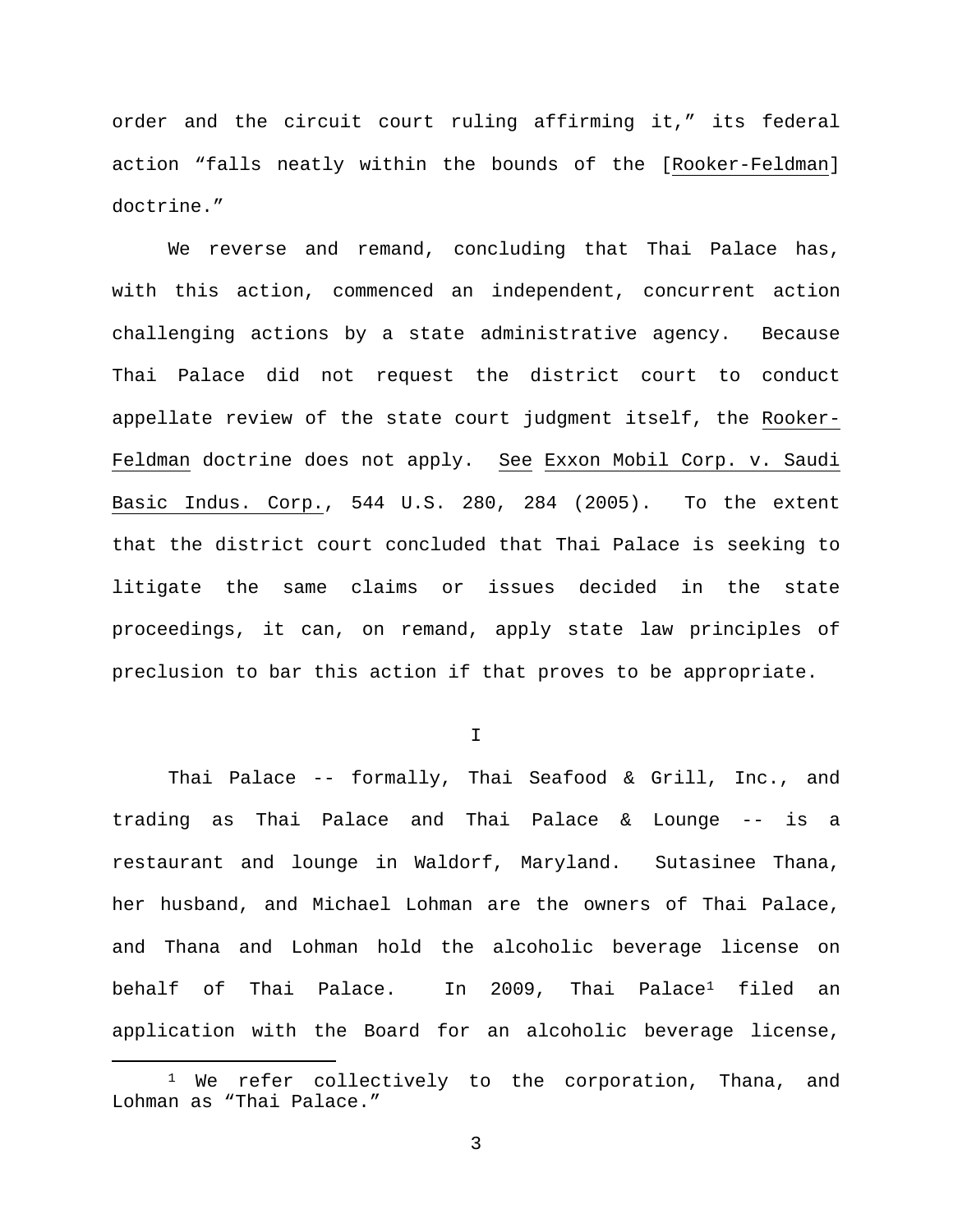effectively seeking reinstatement of an earlier license that had been revoked in 2007 for hosting entertainment that featured nudity. Following a hearing, the Board and Thai Palace entered into a consent order dated November 12, 2009, by which the Board issued the alcoholic beverage license on the condition that Thai Palace "be operated as a family restaurant" between the hours of 11:00 a.m. and 10:00 p.m. and "that there shall be no entertainment other than dinner music from either a radio and/or t.v. . . . without prior written approval of the Board."

Some two years later, Thai Palace requested that the Board rescind the November 2009 Consent Order to allow it to once again provide live entertainment. At the hearing on this request, the Board declined to rescind the November 2009 Consent Order but did agree to modify it. Accordingly, the Board and Thai Palace entered into a second consent order, dated January 12, 2012, which allowed Thai Palace to extend its hours of operation and also permitted it to offer "instrumental and acoustical music; Karaoke; [and] DJ music and dancing." But this second consent order also provided that Thai Palace "shall not allow an outside promoter to maintain control of any entertainment and shall not offer any 'teenager only' events or 'go-go' entertainment."[2](#page-3-0) Finally, the January 2012 Consent Order

<span id="page-3-0"></span> <sup>2</sup> According to the complaint, "go-go" music "is a subgenre associated with funk music that originated in Washington, D.C.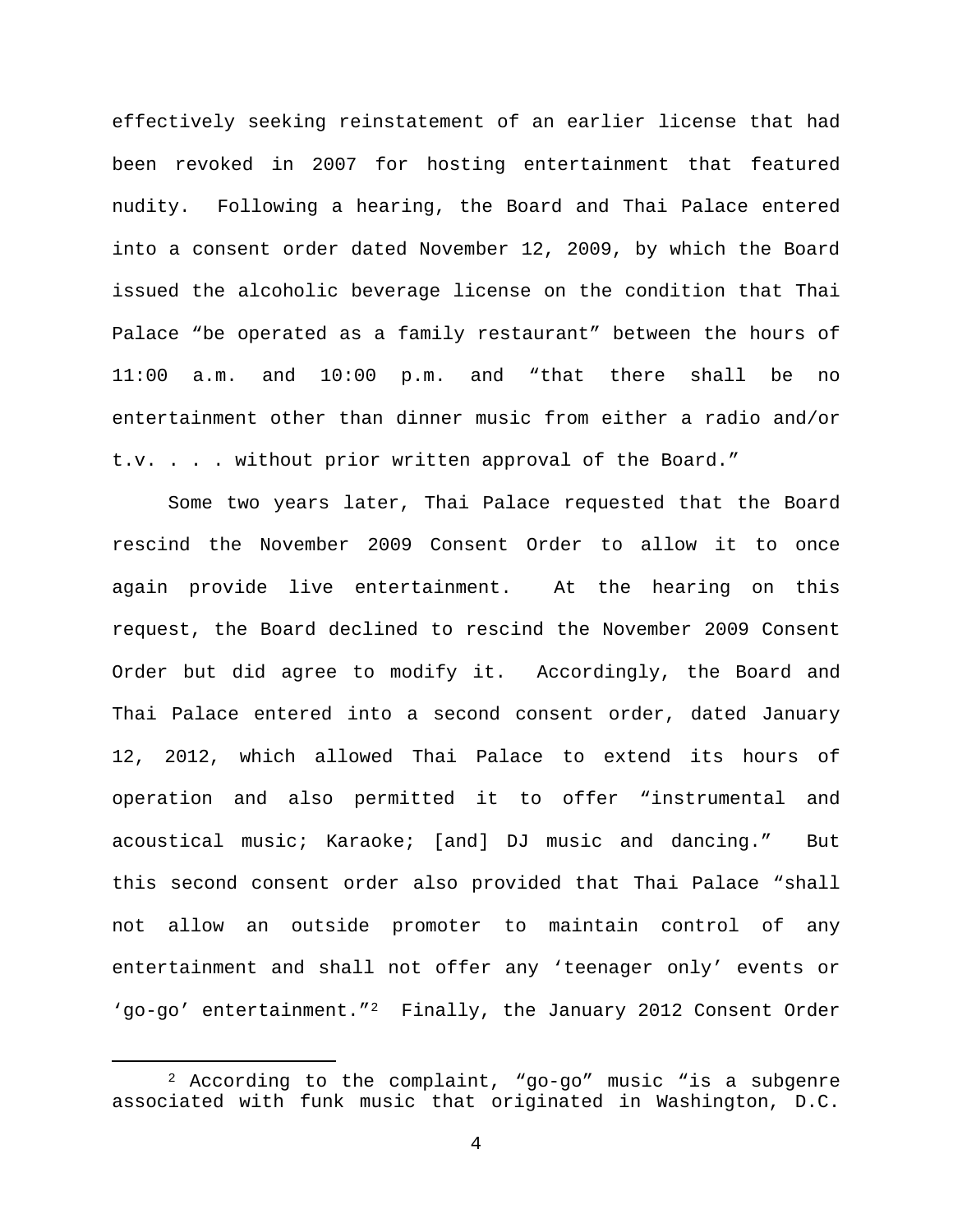provided that it would remain in effect for a period of three years, after which it would expire and be "null and void and of no further effect."

Notwithstanding the terms of the January 2012 Consent Order, Thai Palace contracted with various "go-go" bands to perform at Thai Palace. After receiving information about these concerts from the police, the Board issued an order on June 20, 2013, requiring Thai Palace to show cause why the January 2012 Consent Order "should not be revoked." Following an evidentiary hearing, the Board issued a decision revoking the November 2009 Consent Order, the January 2012 Consent Order, and Thai Palace's alcoholic beverage license.

Pursuant to Maryland statutory provisions for review of administrative orders, Thai Palace filed a petition for review of the Board's decision in the Circuit Court for Charles County. See Md. Code Ann., Art. 2B, § 16-101. The circuit court affirmed the Board with respect to its revocation of the January 2012 Consent Order; concluded that the Board had made no findings that the November 2009 Consent Order had been violated; and remanded for further findings in connection with whether Thai Palace's alcoholic beverage license should be revoked. Thai Palace appealed the circuit court's decision to the

Ĩ.

in the mid-1960's to late 1970's" and that "remains primarily popular in the area as a uniquely regional music style."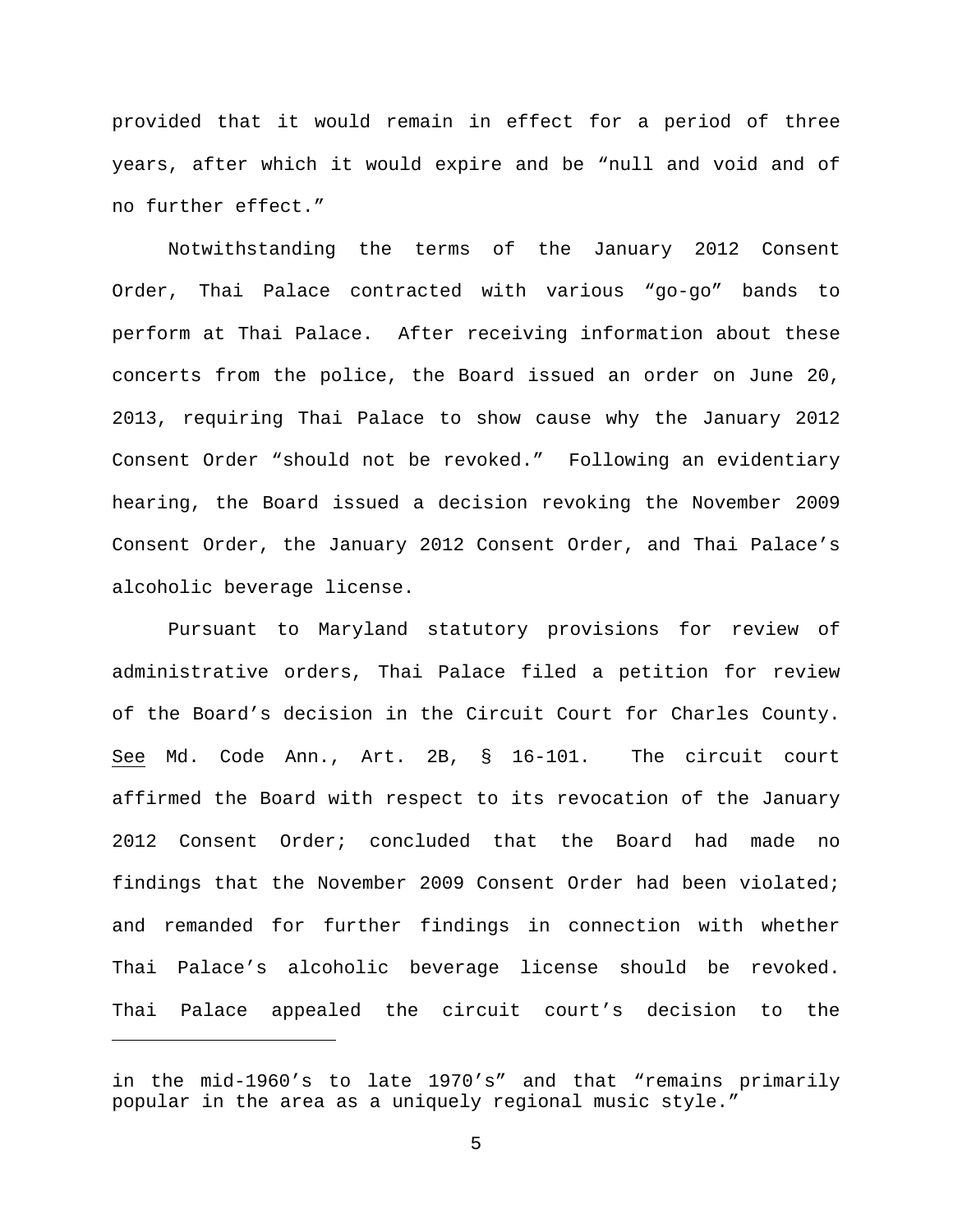Maryland Court of Special Appeals, which affirmed by decision dated January 29, 2016. Thana v. Bd. of License Comm'rs for Charles Cnty., 130 A.3d 1103 (Md. Ct. Spec. App. 2016). Thereafter, Thai Palace filed a petition for a writ of certiorari in the Maryland Court of Appeals, which denied the petition on May 23, 2016.

Before filing its appeal to the Maryland Court of Special Appeals, Thai Palace commenced this action under 42 U.S.C. § 1983, alleging that, by conditioning its alcoholic beverage license on its agreement not to host "go-go" entertainment and by enforcing that condition, the Board had violated its First Amendment rights. Thai Palace sought declaratory and injunctive relief, \$500,000 in compensatory damages, and attorneys fees and costs. The Board filed a motion to dismiss the complaint for lack of subject matter jurisdiction, which the district court granted by order dated May 14, 2015. The court concluded that it lacked subject matter jurisdiction under the Rooker-Feldman doctrine, explaining that Thai Palace "plainly seeks to attribute error to the core of the Board's order and the circuit court ruling affirming it (and thereby, to overturn them)."

From the district court's order dismissing the complaint, Thai Palace filed this appeal.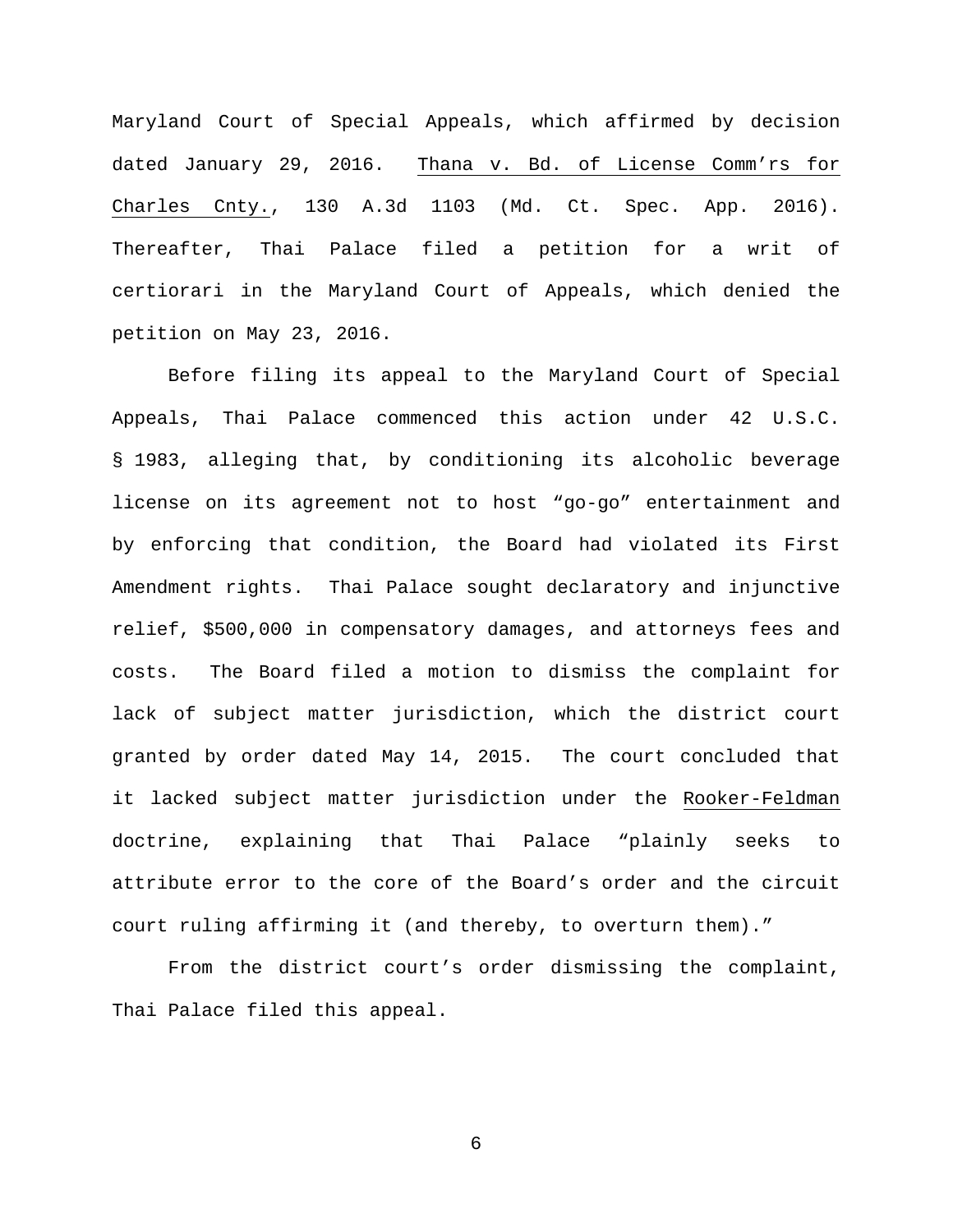Thai Palace contends, contrary to the district court's holding, that it does not, by this action, "seek review . . . of the decision of the Circuit Court for Charles County" and that the district court therefore erred in applying the Rooker-Feldman doctrine to dismiss the action. It argues that its federal suit under 42 U.S.C. § 1983 seeks compensatory damages, as well as equitable relief, for the Board's conditioning of its alcoholic beverage license on its agreement not to promote or offer "go-go" entertainment and for the Board's enforcement of that condition, in violation of the First Amendment. Thai Palace observes that, because "[c]ompensatory damages cannot be awarded in [its administrative appeal,] . . . the [Rooker-Feldman] doctrine is not applicable." It maintains that rather than dismissing the case for lack of jurisdiction, the district court should have stayed the case pending the outcome of the state court proceedings and then applied principles of preclusion to address the Board's arguments.

The Board, in contrast, contends that the district court correctly dismissed this action under the Rooker-Feldman doctrine, arguing that "[t]here could have been no favorable resolution to [Thai Palace's] claim in the district court without a corresponding determination that the State court's judgment, and the Board's decision affirmed by that State

7

II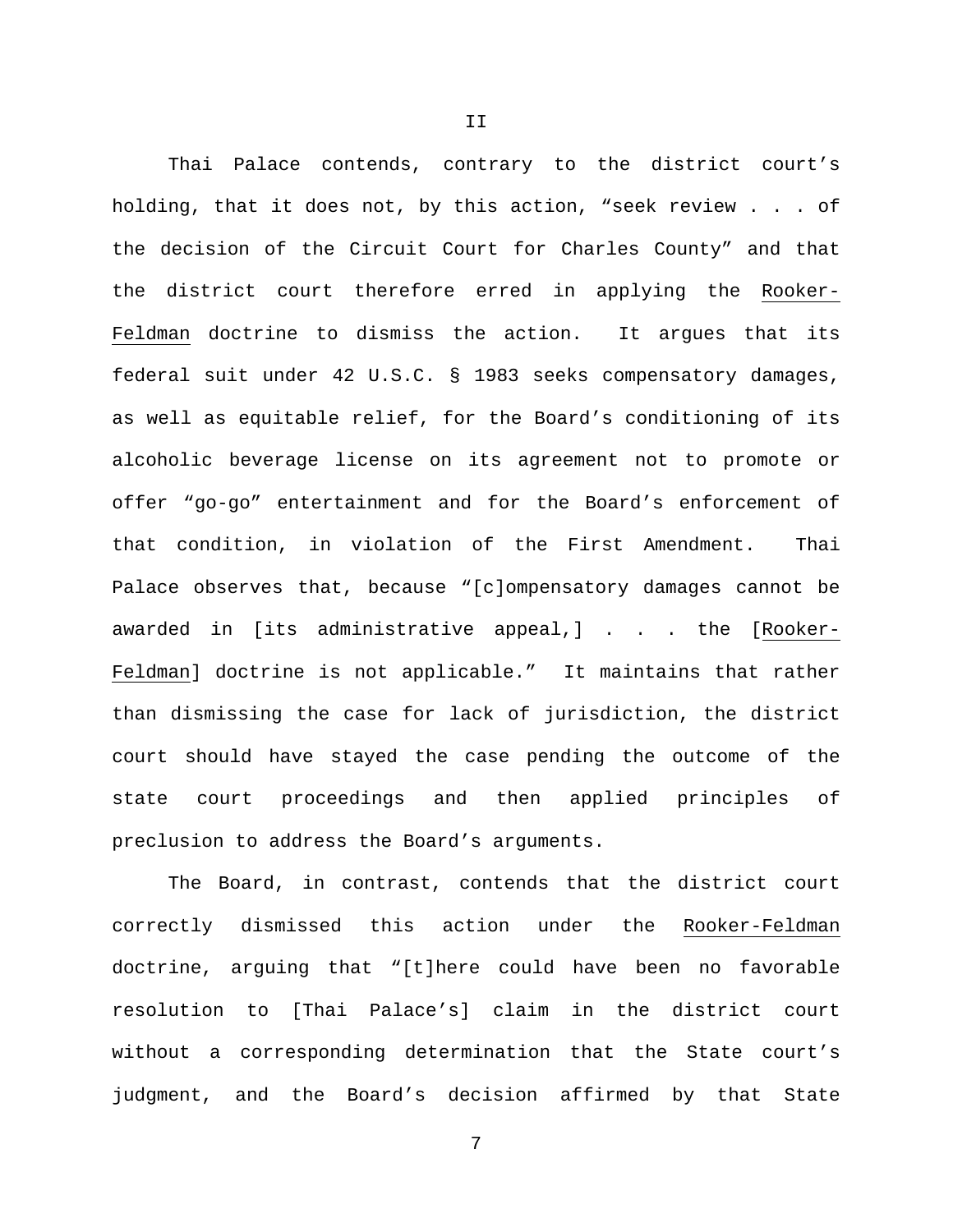court's judgment, were decided in error." The Board notes further that "[t]here could be no award of compensatory damages without the same federal review and rejection of the State court judgment which is precluded by the Rooker-Feldman doctrine." In short, the Board argues that Thai Palace "asked the district court to sit in direct review of the State court's judgment and by extension, the underlying decision of the Board, an administrative agency." Alternatively, the Board argues that "there is no longer a justiciable controversy before the Court, as [the January 2012 Consent Order] became null and void by its own terms as of January 12, 2015."

The principal issue thus presented is whether the district court properly applied the Rooker-Feldman doctrine to dismiss this action for lack of subject matter jurisdiction.

The Rooker-Feldman doctrine followed from Congress' careful assignment of federal subject matter jurisdiction, allocating original jurisdiction to the district courts in, for example, 28 U.S.C. § 1330(a) (actions against foreign states), § 1331 (federal question jurisdiction), and § 1332(a) (diversity jurisdiction), while allocating appellate jurisdiction over final state court judgments to the Supreme Court in § 1257(a). The doctrine thus holds that "lower federal courts are precluded from exercising appellate jurisdiction over final state-court judgments." Lance v. Dennis, 546 U.S. 459, 463 (2006) (per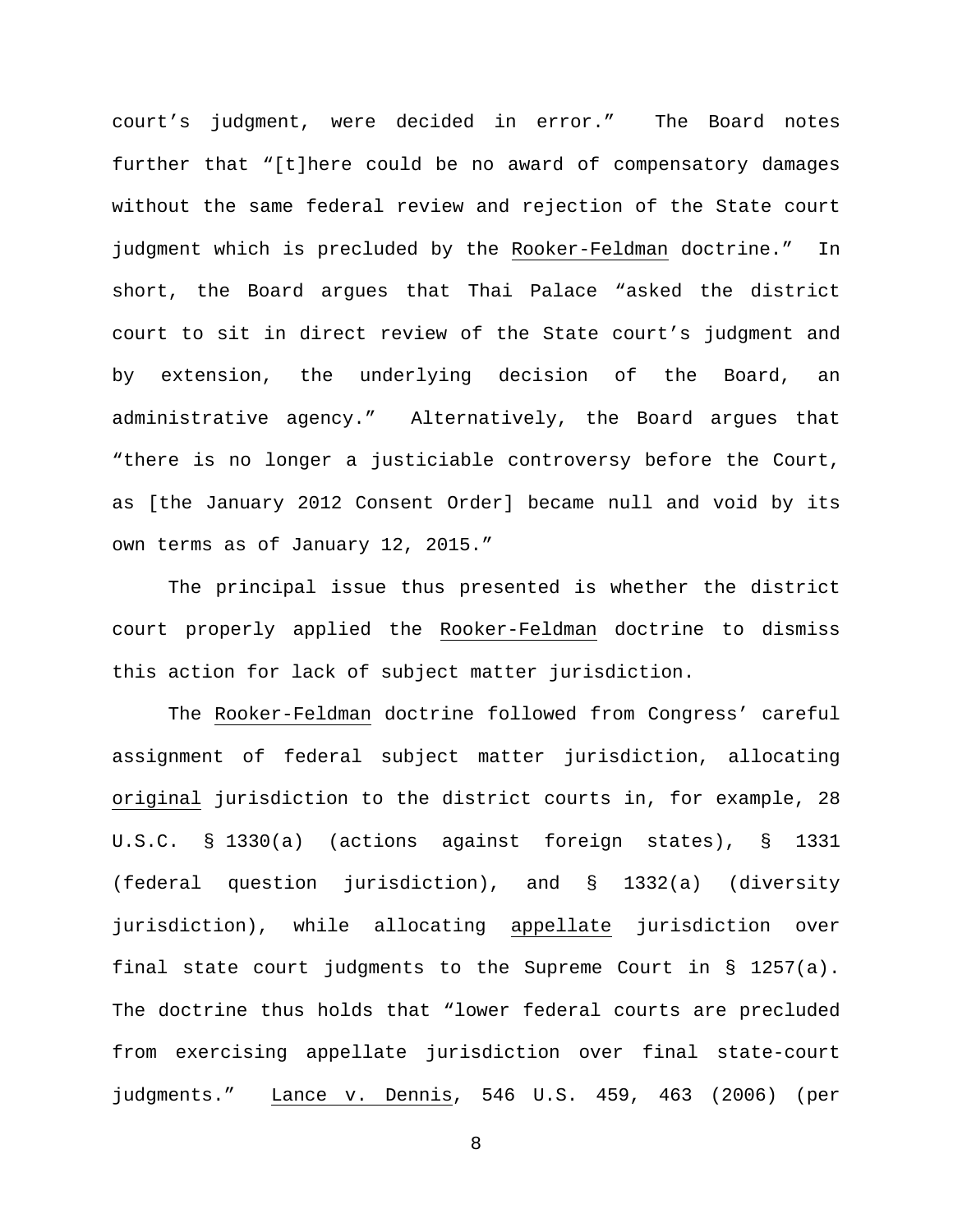curiam). Thus, the Rooker-Feldman doctrine is narrow and focused, "confined to 'cases brought by state-court losers complaining of injuries caused by state-court judgments rendered before the district court proceedings commenced and inviting district court review and rejection of those judgments.'" Id. at 464 (quoting Exxon, 544 U.S. at 284).

Of course, Congress could allocate jurisdiction to district courts to "oversee" state court judgments, as it has done in authorizing federal habeas review, see Exxon, 544 U.S. at 292 n.8, but it has not done so generally to confer on district courts appellate jurisdiction over state court judgments. The doctrine goes no further than necessary to effectuate Congress' allocation of subject matter jurisdiction between the district courts and the Supreme Court, as the Exxon Court emphasized in noting that the doctrine should be applied no broader than the holdings in the two cases from which the doctrine takes its name. Id. at 284.

In Rooker, a party that lost before the Indiana Supreme Court and that failed to obtain review by the U.S. Supreme Court filed an action in federal district court, challenging the constitutionality of the state court judgment and seeking to have it declared "null and void." 263 U.S. at 414-15. Affirming the district court's dismissal of the federal suit for lack of subject matter jurisdiction, the Supreme Court ruled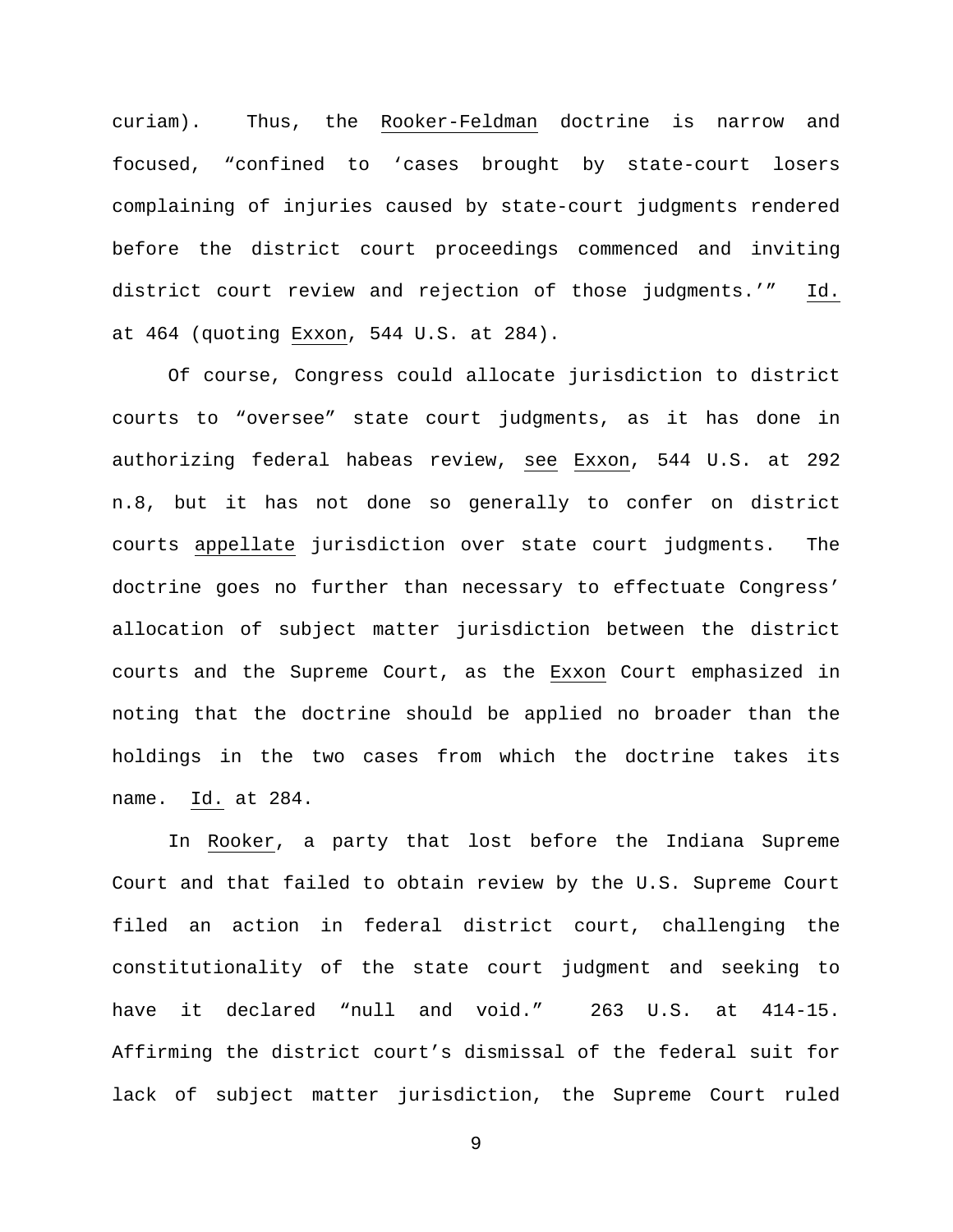that the federal suit amounted to an appeal of the state court judgment and that Congress had vested jurisdiction to entertain such an appeal only in the Supreme Court. Id. at 415-16.

In Feldman, the plaintiffs sued the District of Columbia's highest court in federal district court after the District of Columbia court denied their requests for a waiver of a bar membership rule. 460 U.S. at 468. Again, the Supreme Court affirmed dismissal of the case, holding that while the plaintiffs could challenge the constitutionality of the bar admission rule itself in a federal district court, they could not challenge the District of Columbia court's judgment denying their waiver petitions in a federal district court. Id. at 482- 83.

In the years following these two decisions, which together defined the Rooker-Feldman doctrine, courts, including this court, broadly interpreted the doctrine as barring the loser in a state court adjudication "from bringing suit in federal court alleging the same claim or a claim that could have been brought in the state proceedings," thereby sliding the analysis into an application of claim preclusion principles. Davani v. Va. Dep't of Transp., 434 F.3d 712, 713 (4th Cir. 2006) (emphasis added). In Exxon, however, the Supreme Court corrected this misunderstanding, warning that such an expansive construction of the doctrine threatens both to "overrid[e] Congress' conferral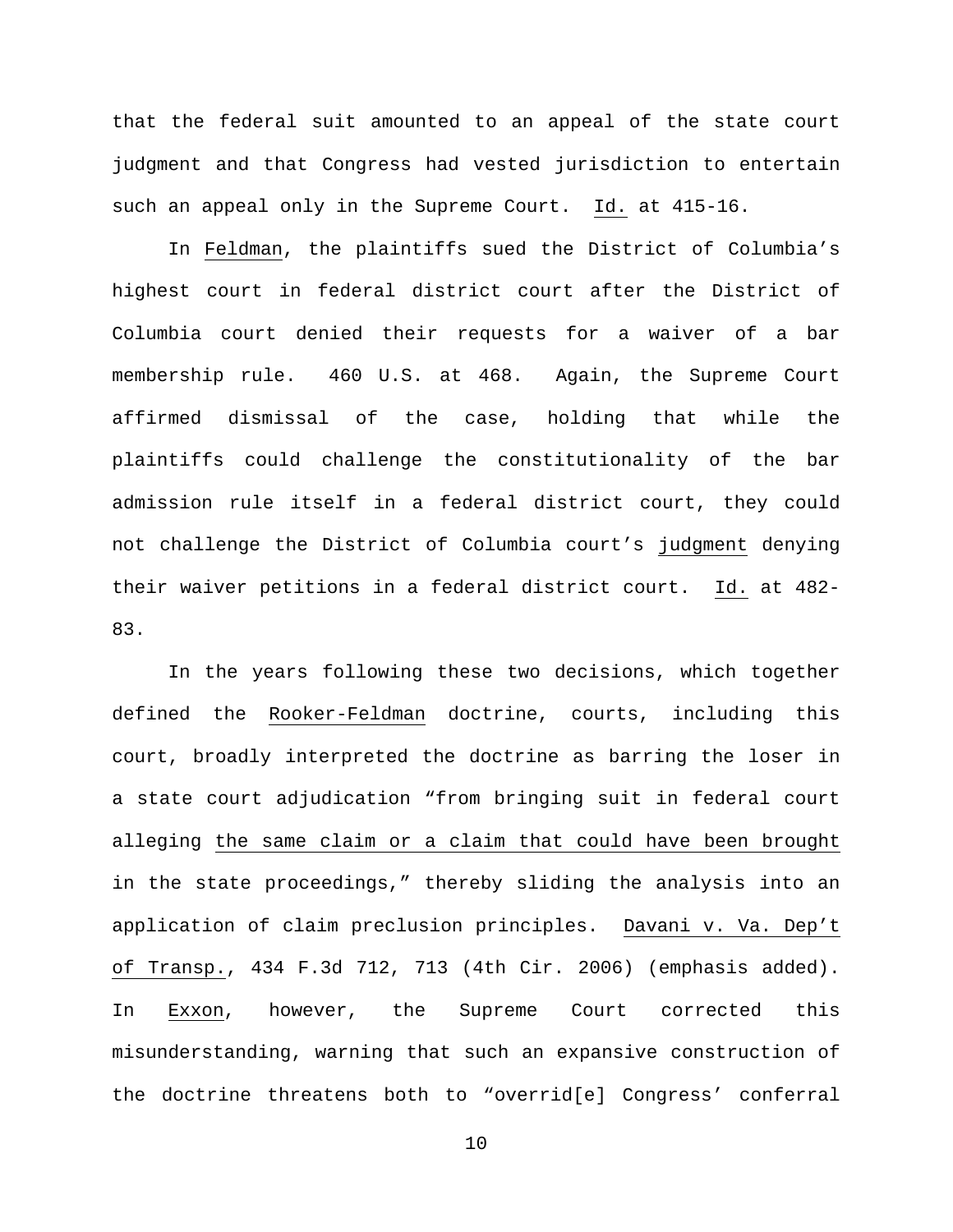of federal-court jurisdiction concurrent with jurisdiction exercised by state courts, and [to] supersed[e] the ordinary application of preclusion law pursuant to 28 U.S.C. § 1738." 544 U.S. at 283 (emphasis added). Seeking to bring the doctrine back to its narrow focus, the Exxon Court clarified that, rather than serving as preclusion by another name, "[t]he Rooker-Feldman doctrine . . . is confined to cases of the kind from which the doctrine acquired its name: cases brought by statecourt losers complaining of injuries caused by state-court judgments rendered before the district court proceedings commenced and inviting district court review and rejection of those judgments." Id. at 284 (emphasis added). The Court even indicated that it sought to restrict the doctrine to cases whose procedural postures mirrored those in the Rooker and Feldman cases themselves:

Rooker and Feldman exhibit the limited circumstances in which this Court's appellate jurisdiction over state-court judgments, 28 U.S.C. § 1257, precludes a United States district court from exercising subjectmatter jurisdiction in an action it would otherwise be empowered to adjudicate under a congressional grant of authority[.] In both cases, the losing party in state court filed suit in federal court after the state proceedings ended, complaining of an injury caused by the state-court judgment and seeking review and rejection of that judgment.

Id. at 291 (citations omitted).

To emphasize the narrow role that the Rooker-Feldman doctrine is to play, the Supreme Court has noted repeatedly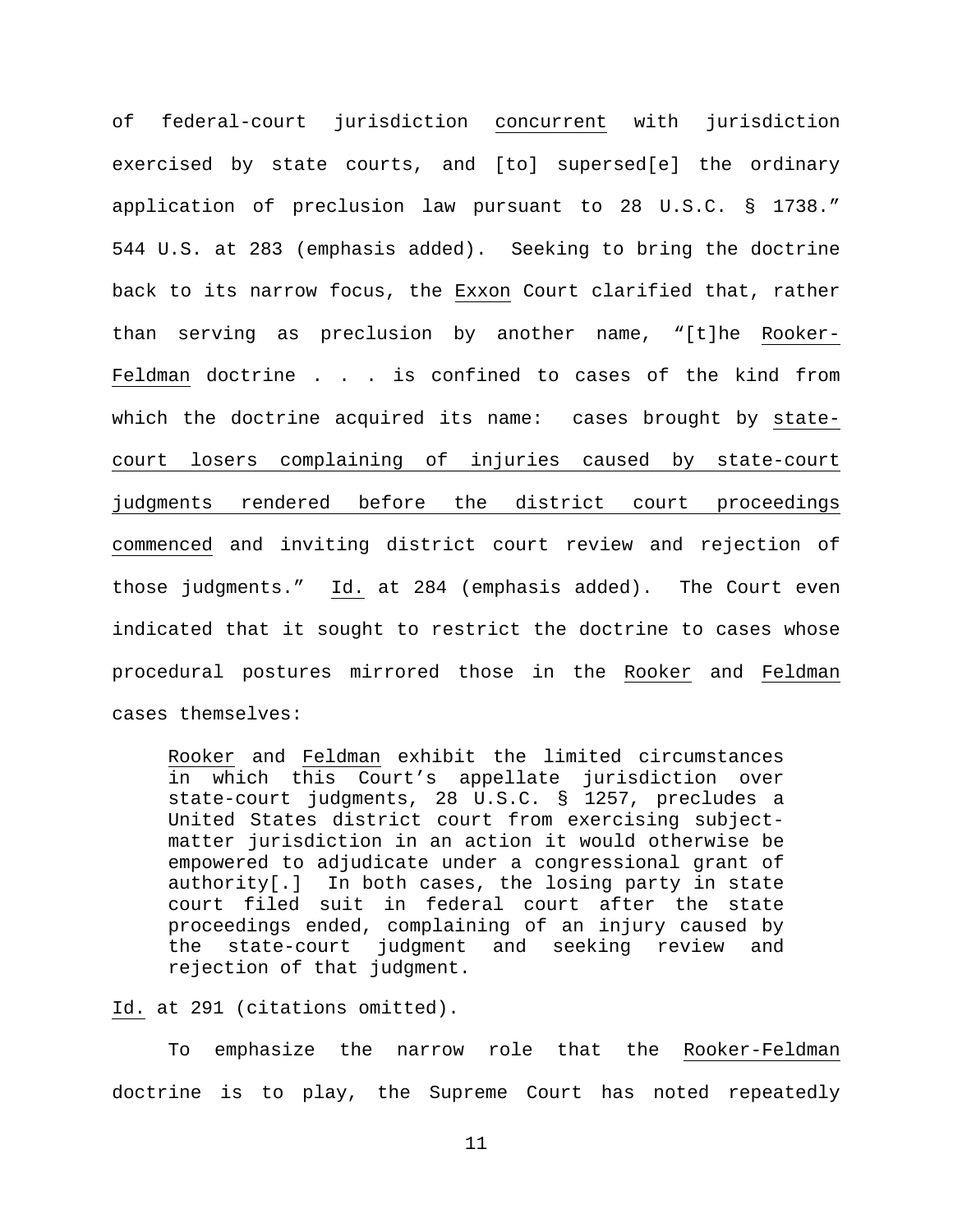that, since the decisions in Rooker and Feldman, it has never applied the doctrine to deprive a district court of subject matter jurisdiction. See, e.g., Skinner v. Switzer, 562 U.S. 521, 531 (2011); Lance, 546 U.S. at 464; Exxon, 544 U.S. at 287. Similarly, since Exxon, we have never, in a published opinion, held that a district court lacked subject matter jurisdiction under the Rooker-Feldman doctrine.

To be sure, the distinction between preclusion principles and the Rooker-Feldman doctrine can sometimes be subtle, but it is nonetheless important to maintain. Preclusion principles are designed to address the tension between two concurrent, independent suits that results when the two suits address the same subject matter, claims, and legal principles. Whereas the Rooker-Feldman doctrine, by contrast, assesses only whether the process for appealing a state court judgment to the Supreme Court under 28 U.S.C. § 1257(a) has been sidetracked by an action filed in a district court specifically to review that state court judgment. Thus, if a plaintiff in federal court does not seek review of the state court judgment itself but instead "presents an independent claim, it is not an impediment to the exercise of federal jurisdiction that the same or a related question was earlier aired between the parties in state court." Skinner, 562 U.S. at 532 (emphasis added) (internal quotation marks and alterations omitted) (quoting Exxon, 544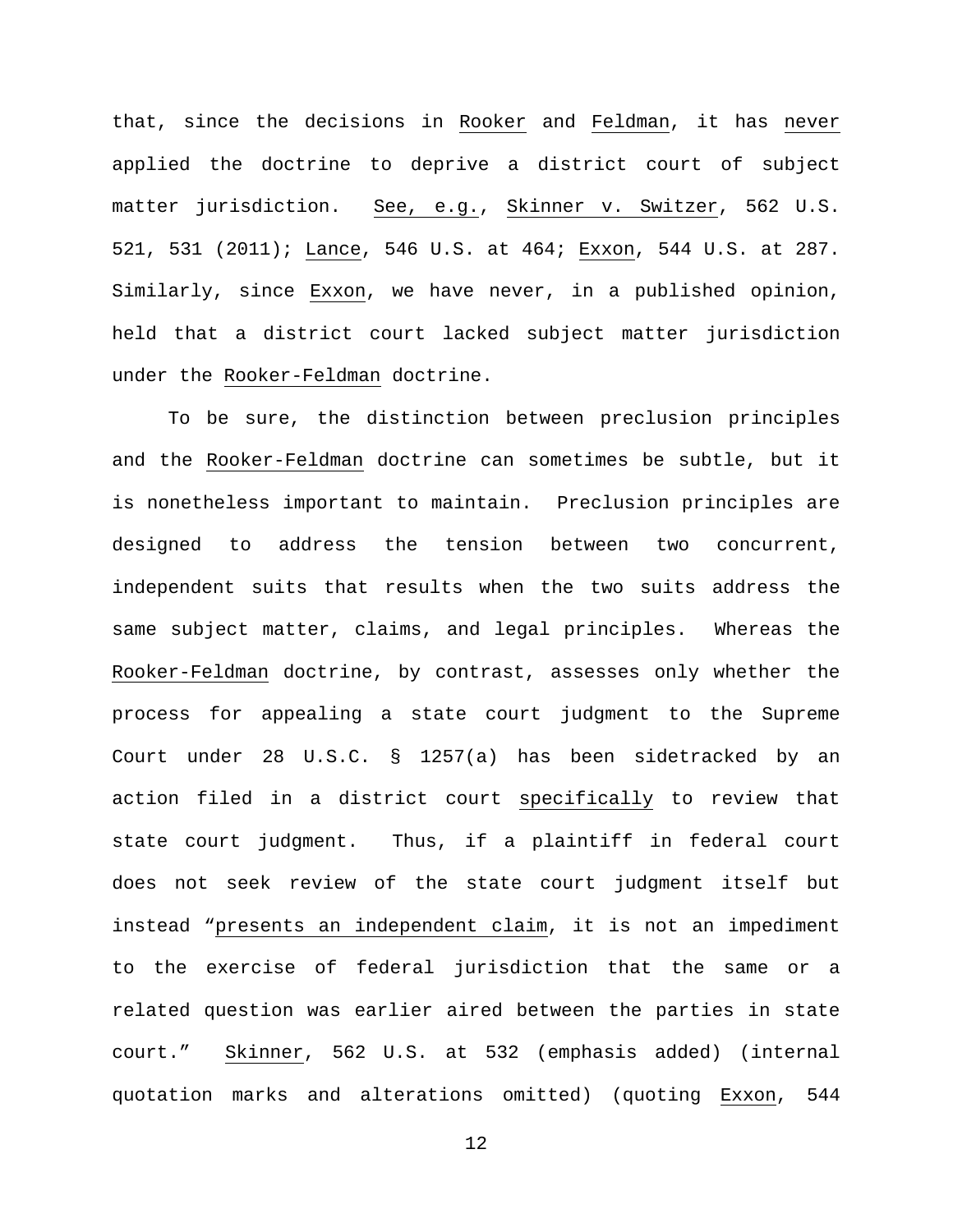U.S. at 292-93). Rather, the Court has recognized that Congress' policy allows for concurrent litigation in federal and state courts, noting that any tensions between the two proceedings should be managed through the doctrines of preclusion, comity, and abstention. Exxon, 544 U.S. at 292-93.

Consistent with this narrow articulation of the Rooker-Feldman doctrine, the Supreme Court has also recognized that state administrative and executive actions are not covered by the doctrine. See Verizon Md. Inc. v. Pub. Serv. Comm'n of Md., 535 U.S. 635, 644 n.3 (2002) ("[T]he [Rooker-Feldman] doctrine has no application to judicial review of executive action, including determinations made by a state administrative agency"); see also Lance, 546 U.S. at 464; Exxon, 544 U.S. at 287. State administrative decisions, even those that are subject to judicial review by state courts, are beyond doubt subject to challenge in an independent federal action commenced under jurisdiction explicitly conferred by Congress.

In the circumstances of this case, we conclude that this federal action is a concurrent, independent action supported by original jurisdiction conferred by Congress on federal district courts, even though the complaint in the action includes claims and legal arguments similar to or the same as those made in the state proceedings, and that therefore it is not barred by the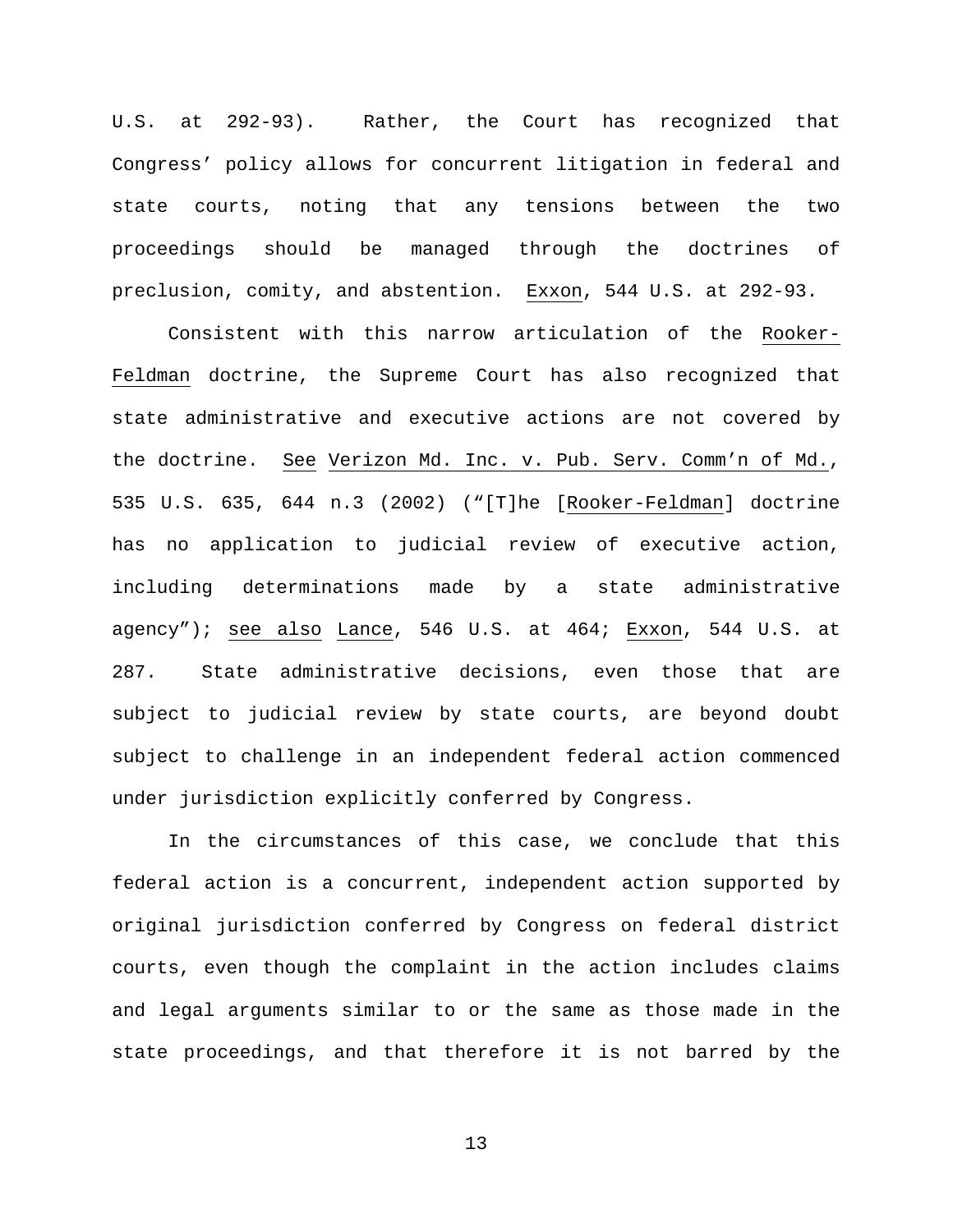Rooker-Feldman doctrine. There are several reasons supporting this conclusion.

First, if we apply strictly the Supreme Court's instruction that the Rooker-Feldman doctrine is to be "confined to cases of the kind from which the doctrine acquired its name," Exxon, 544 U.S. at 284, we would conclude that the doctrine does not apply here because the district court here was not called upon to exercise appellate jurisdiction over a final judgment from "the highest court of a State in which a decision could be had," 28 U.S.C. § 1257(a) (emphasis added), as was the case in both Rooker and Feldman. In those cases, instead of seeking review in the Supreme Court of a judgment entered by the State's highest court, the losing party pursued review of the judgment in a federal district court, frustrating the Supreme Court's exclusive jurisdiction over such a judgment. See 28 U.S.C. § 1257(a) (providing that "[f]inal judgments or decrees rendered by the highest court of a State in which a decision could be had, may be reviewed by the Supreme Court" in cases raising federal questions); see also Exxon, 544 U.S. at 291 (noting that, in both Rooker and Feldman, the plaintiff "filed suit in federal court after the state proceedings ended" (emphasis added)). Obviously, the case before us does not fit that profile.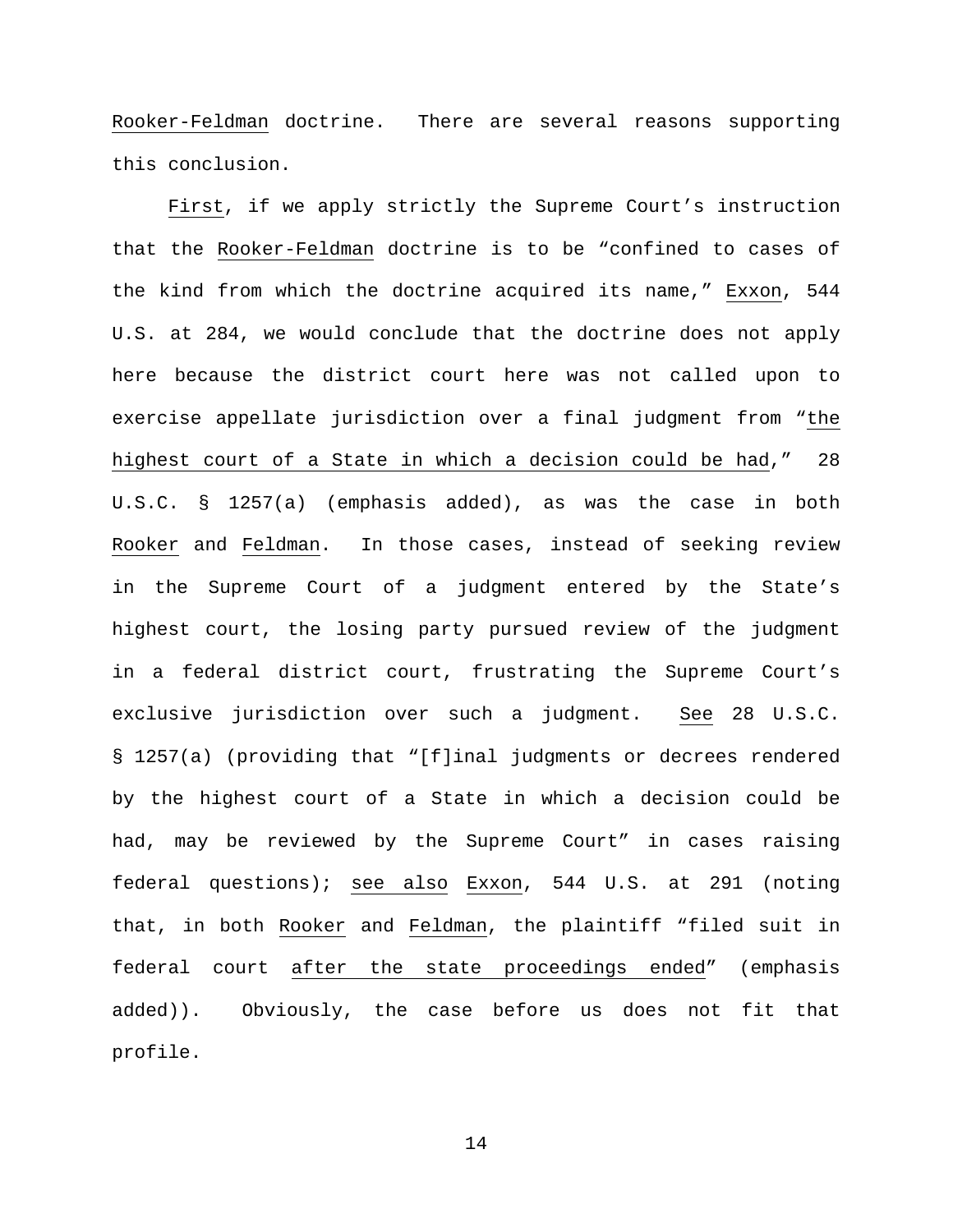Second, and more fundamental to the controlling indicia articulated by the Supreme Court in Exxon, Thai Palace's action was, and is, challenging the action of a state administrative agency, rather than alleging injury caused by a state court judgment. Nowhere in its complaint did Thai Palace seek review of the judgment of the Circuit Court for Charles Country. Instead, as the district court acknowledged, its claims are premised on injuries allegedly caused by the Board. Because Thai Palace's federal action does not seek redress for an injury allegedly caused by a judgment of a state court, the Rooker-Feldman doctrine does not apply. See Exxon, 544 U.S. at 284 (holding that the Rooker-Feldman doctrine applies only to cases brought to "complain[] of injuries caused by state-court judgments").

Third, and more generally, because Thai Palace challenges state administrative actions, the Rooker-Feldman doctrine does not apply as a categorical matter. See Exxon, 544 U.S. at 287 ("Rooker-Feldman does not apply to a suit seeking review of state agency action"); Verizon Md., 535 U.S. at 614 n.3 (same).

Fourth, the differences between the two proceedings demonstrate that this federal action must be seen as an independent, concurrent action that does not undermine the Supreme Court's jurisdiction over any state court judgment. See Skinner, 562 U.S. at 532. The state proceeding in this case was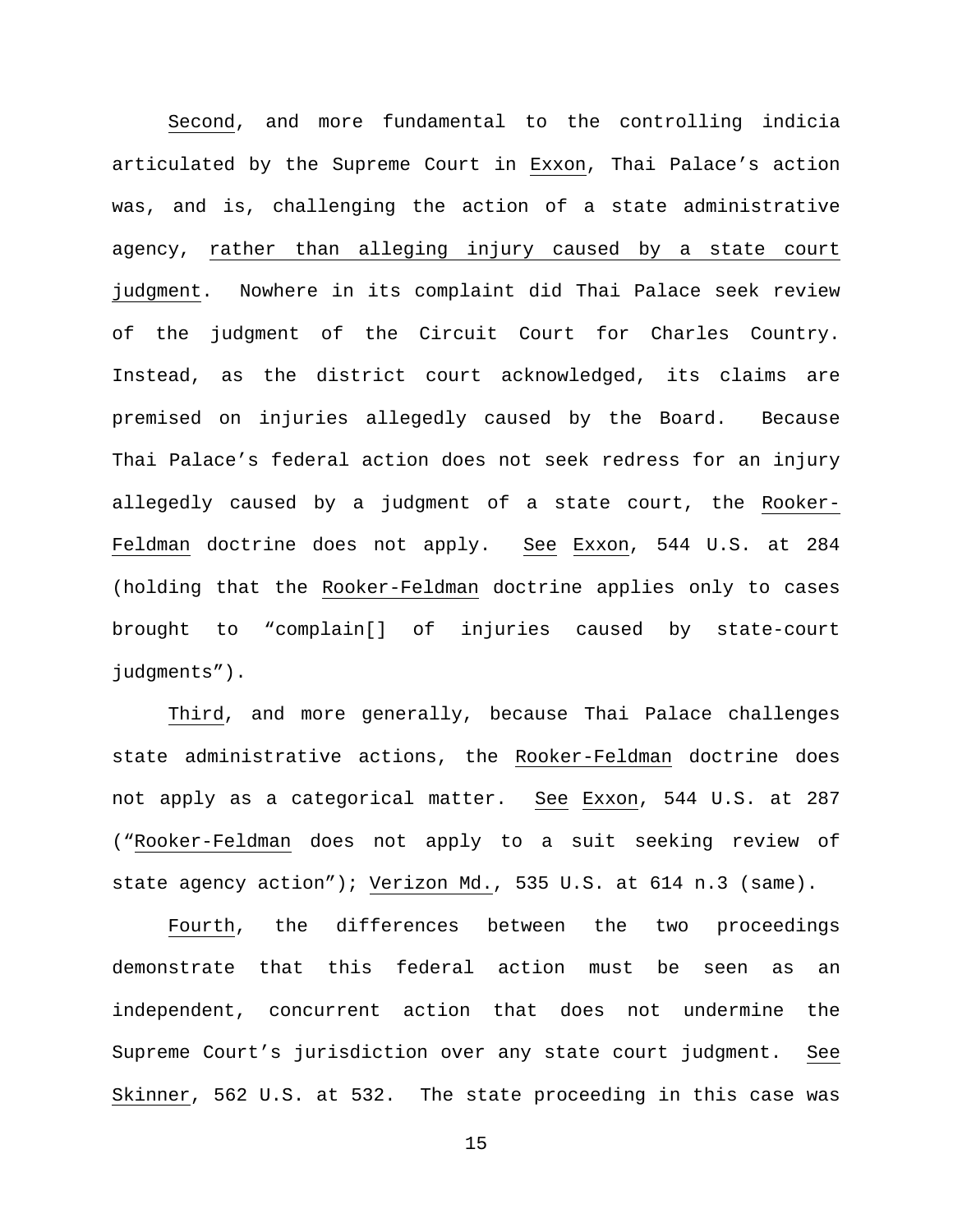an agency-initiated proceeding, in which limited and deferential judicial review was afforded. The agency's authority extended only to issuing, modifying, and revoking Thai Palace's alcoholic beverage license, and judicial review was limited to determining whether the Board's decision was "supported by substantial evidence" and whether the Board "committed [an] error of law." Paek v. Prince George's Cnty. Bd. of License Comm'rs, 851 A.2d 540, 544 (Md. 2004). Moreover, in reviewing the Board's decision, Maryland courts could only modify, affirm, reverse, or remand the proceedings to the Board, possessing no authority to award damages. See Md. Code Ann., Art. 2(B), § 16-101(e)(4). Any final judgment by the State's highest court could then be reviewed by the Supreme Court under 28 U.S.C. § 1257(a). This action, on the other hand, was commenced under 42 U.S.C. § 1983 to challenge the constitutionality of the Board's actions under the First Amendment, and the district court possessed original subject matter jurisdiction over such an action under 28 U.S.C. § 1331 (federal question jurisdiction). In addition to declaratory and injunctive relief, Thai Palace also sought damages. In these circumstances, the Supreme Court, as well as our court, has never held that a federal district court is barred by the Rooker-Feldman doctrine from exercising its subject matter jurisdiction over such a concurrent proceeding, even though the district court would have to give effect to 28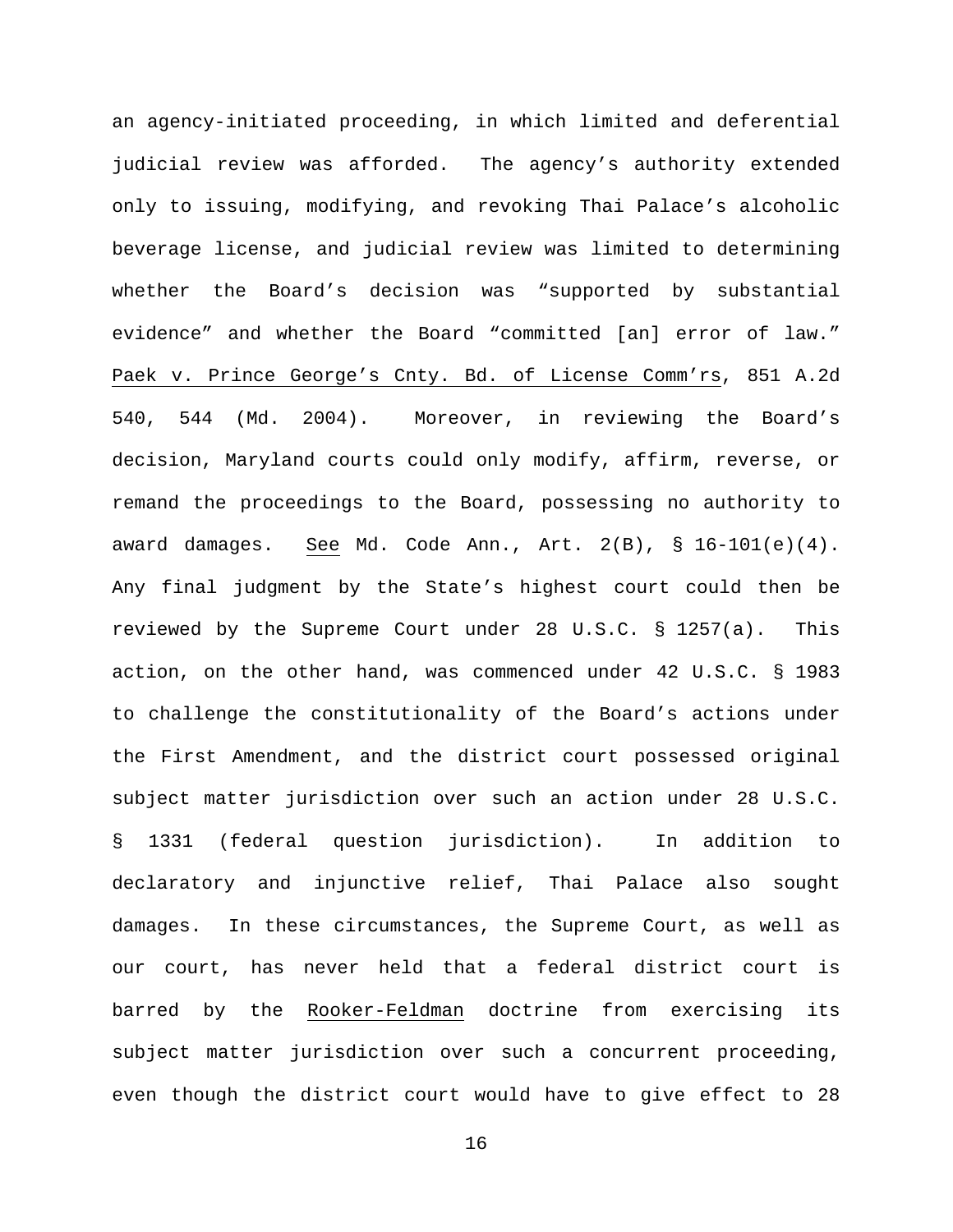U.S.C. § 1738, which requires federal courts to "give the same preclusive effect to a state-court judgment as another court of that State would give." Parsons Steel, Inc. v. First Alabama Bank, 474 U.S. 518, 523 (1986).

And fifth, while pursuing this independent, concurrent action, Thai Palace in fact never sought to bypass the Supreme Court's appellate jurisdiction under 28 U.S.C. § 1257(a) over any relevant state court judgment. To the contrary, it challenged the judgment of the Circuit Court of Charles County by appealing it to the Maryland Court of Special Appeals and ultimately the Maryland Court of Appeals, thereby remaining on track for potential review by the U.S. Supreme Court. Thus, Thai Palace did not frustrate the Supreme Court's jurisdiction, and the purpose behind the Rooker-Feldman doctrine was not implicated.

Rather than limit itself to the narrow question of whether it was called upon to exercise appellate jurisdiction over a state court judgment, the district court effectively applied preclusion principles to conclude that the Rooker-Feldman doctrine divested it of subject matter jurisdiction. For example, the court noted that, in this action, Thai Palace was presenting "the substance of the very constitutional challenge" that the Circuit Court for Charles County addressed; that it "could not possibly rule in [Thai Palace's] favor on these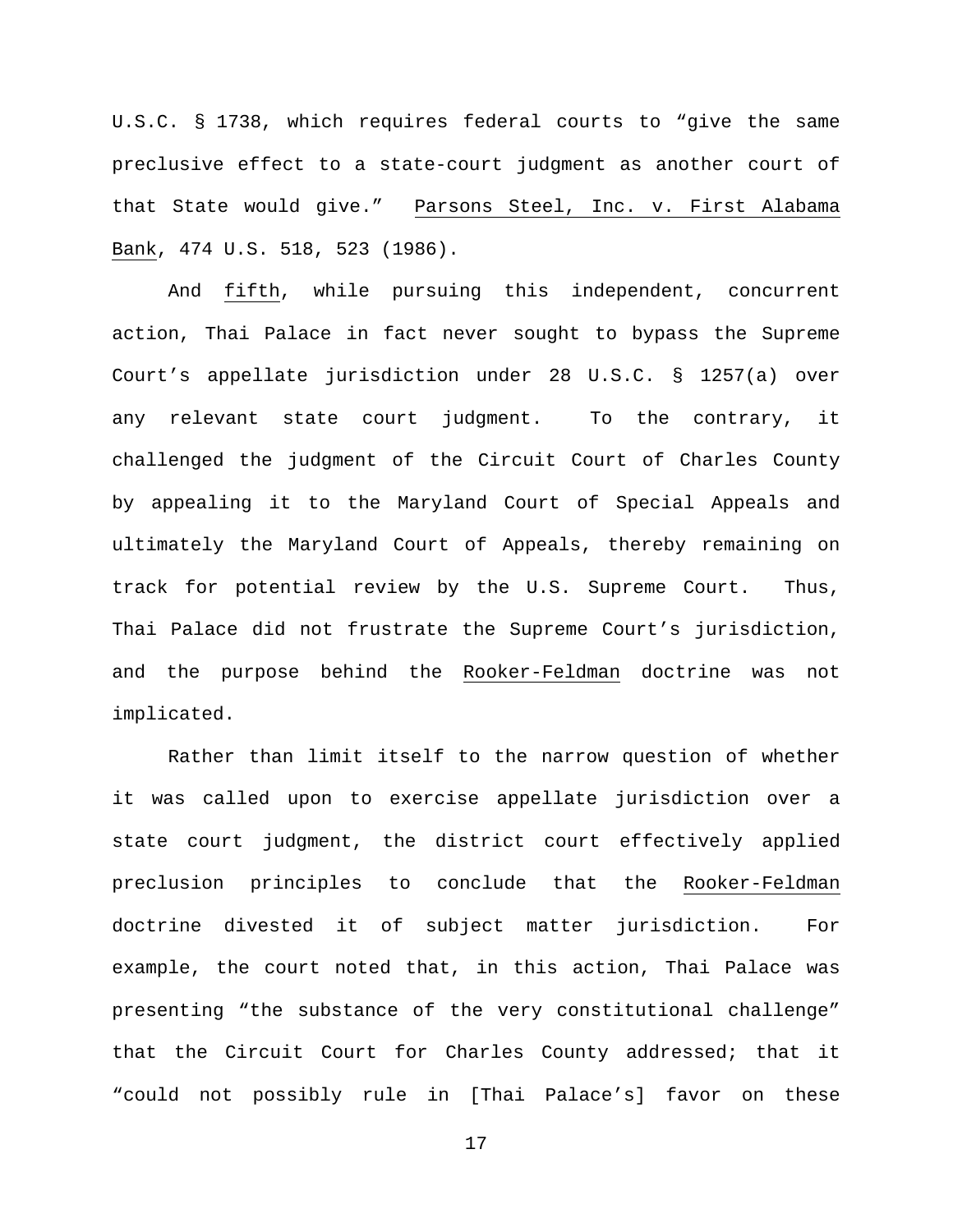claims without finding error by the state court"; and that Thai Palace's "success on the merits would necessitate a finding that the state court wrongly decided the issues before it." (Internal quotation marks and citations omitted). Yet these observations about the similarity of the claims are beside the point. While the court's concerns may have been accurate and valid, they do not relate to whether Rooker-Feldman applies. See Exxon, 544 U.S. at 293 ("Nor does [the Rooker-Feldman doctrine] stop a district court from exercising subject-matter jurisdiction simply because a party attempts to litigate in federal court a matter previously litigated in state court"). Rather, the district court's concern that it could not rule in Thai Palace's favor without attributing error to the state court amounted to the application of traditional preclusion principles.

At bottom, we conclude that this federal action, commenced by Thai Palace under 42 U.S.C. § 1983 and alleging injury inflicted by actions of a state administrative agency, qualifies as an independent, concurrent action that does not undermine the Supreme Court's appellate jurisdiction over state court judgments, and accordingly the Rooker-Feldman doctrine does not apply. Of course, this is not to say that this action can continue if it is barred under state preclusion principles. Nonetheless, in this posture at this time, we must reverse the